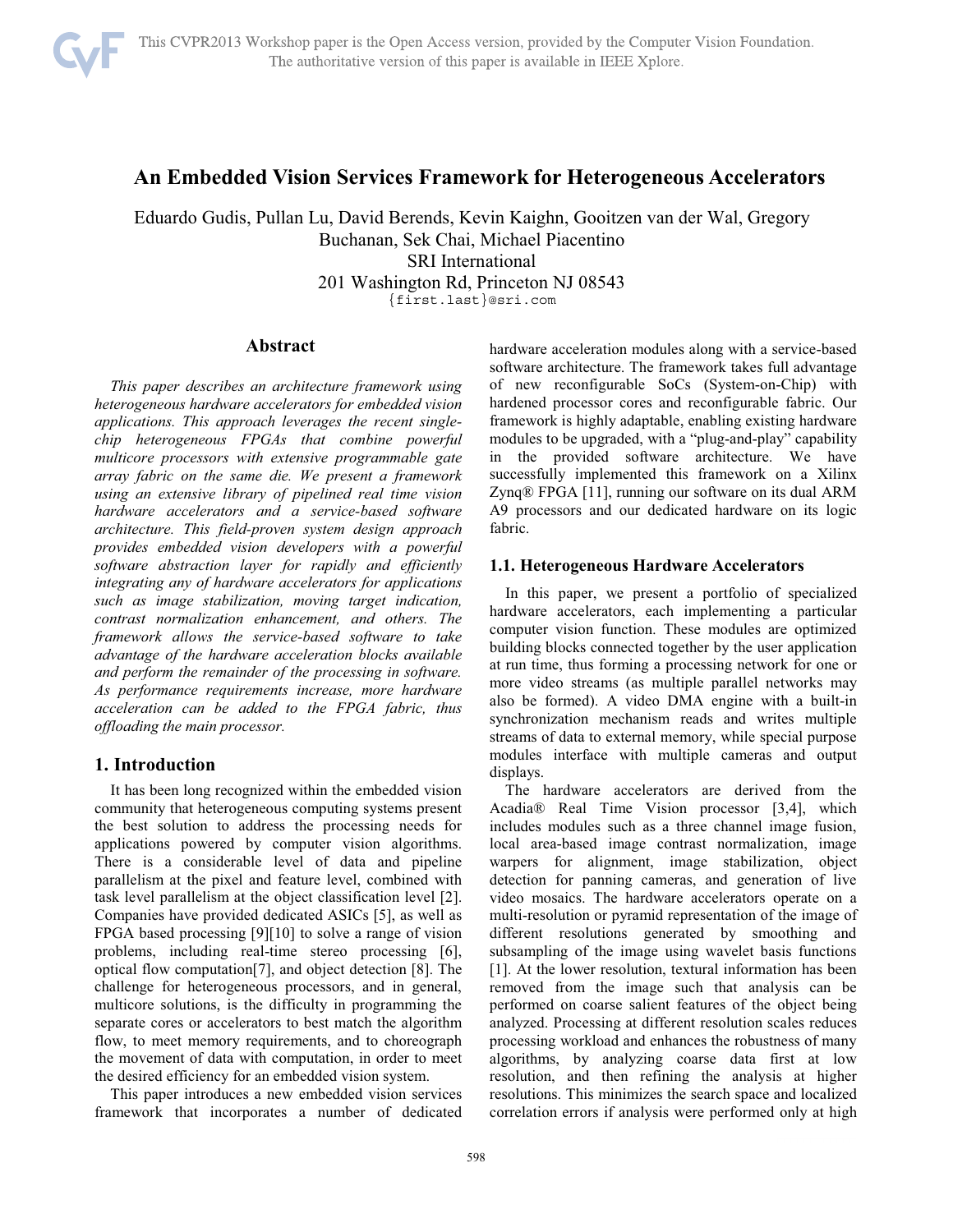resolution.

### **1.2. Software Framework**

The hardware accelerators are managed via constructs called video devices, each of which implements a specific defined function. All video devices use the same programming interface for status and control; additional interfaces may be added for device specific functions.

Video devices can be connected to create more complex functions, referred to as a video network. Typically one video device in the network is designated to signal the software when its video network completes its function. Video networks are typically established at initialization; their acceleration is based upon three simple interactions with the software:

- The Starting of the video network
- The Waiting for the video network to complete
- The Delivering of the result (e.g. a processed image) to another video network or software function for further processing

As programming video devices directly can be rather cumbersome, we developed a Vision Service Framework to shield the device programming details from the applications developer via vision services, a set of C++ classes. Existing Vision Services classes include many commonly used imaging functions such as stabilization and target tracking. Developers may also add their own Vision Services based upon standard templates.

# **2. Framework Overview**

## **2.1. Vision IP Hardware Architecture**

The hardware component of the adaptable computer vision framework consists of a collection of video devices interconnected via a crosspoint switch (Figure 1). VDMA devices read and write video frames from/to external memory into video streams, while VIN devices interface with external cameras and can accept multiple video formats. VOUT devices interface with external display devices such as HDMI/DVI. Core processing modules (VIP) connect to a comprehensive crosspoint switch, allowing the creation of multi-device networks and multiple networks running in parallel. This level of parallelism thus enables complex high performance computer vision algorithms with very low latencies.

One key feature of this architecture is the unified memory, which allows vision acceleration devices to share memory with the ARM® processor core. This is achieved by using the High-Performance port of the Xilinx Zynq Processor System to share its memory with the programmable logic component of the FPGA. This shared memory structure enables high-level vision algorithms that are better executed by the ARM than by the logic fabric,



Figure 1: Vision IP Hardware Architecture

but which need the results of previous calculations performed by the hardware acceleration.

## **2.2. Vision Service Framework**

The Vision Service Framework is a middleware that encapsulates the complexity of programming hardware devices, provides common functionalities, allows custom implementations, and implements a steady application programming interface. It is developed using the following priorities:

- Rapid development of accelerated applications
- Secure reusability, portability, and expandability
- Flexible customization
	- Figure 2 shows its functional block diagram.

The Vision Service Framework currently supports up to 128 video devices. Each instantiated video device occupies a slot of thirty-two 32-bit addressable registers. Each video device is specified using a text file to describe which FPGA slots have instantiated devices and of what type. Video device drivers are created accordingly for all specified video devices.

**Application** 



#### Hardware

#### Figure 2 Vision Service Framework

Video device drivers are implemented as C++ classes deriving from the base class VideoDevice. This is an abstract class defining the common API functions that all video device drivers must implement. Figure 3 shows the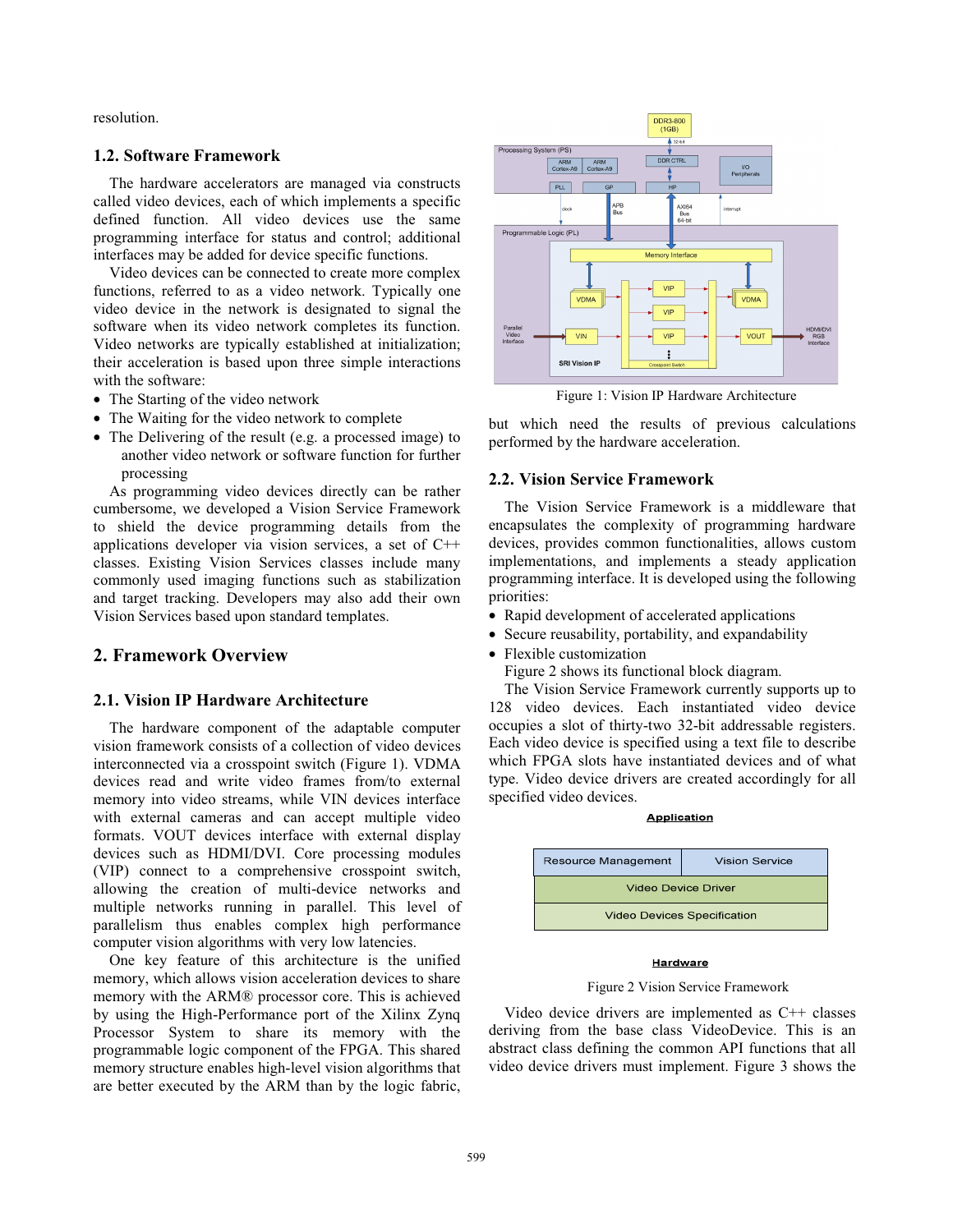class hierarchy of some existing device drivers.

Except to support new video devices, the video device driver code is rarely changed. If Linux is used, a kernel module is needed to create device nodes for available video devices.



#### **2.3. Vision Service Implementation**

A vision service is a  $C++$  class that implements a defined image-process function. Depending on its function, a vision service may use video devices for acceleration. Most built-in vision services are accelerated. A fundamental difference between a video device and a vision service is that the I/O of a video device is image pixels on the wire and the I/O of a vision service is an image buffer in memory.

The main objective of a vision service is to provide reusable building blocks for rapid development of image applications. Vision services are parameterized to support different requirements. For example, without changing code, a vision service can support different image sizes and formats by setting its parameters properly. Parameters may be set via XML configuration files at initialization or API functions at run-time.

As shown in Figure 4, all vision services are derived from the BaseService and must implement the common set of API functions defined therein. A vision service can enclose other vision services. For example the StabService in Figure 4 is only a container class providing Stabilization interfaces; the actual work is done by PryService (generates image pyramids), MeService (estimate motion), and WarpService (warps image). In a tracker application, the same PyrService and MeService may be contained under a TrackService. Custom services such as the XyzService can be added to address special needs.

Most image applications use significant memory to store images. Utility functions are provided to create pools of image buffers at initialization. All available devices are initially kept in the video device pool. Utility functions are provided for vision services to obtain and release video devices. For applications that have dedicated video devices for all functions, vision services can be set to keep the obtained video devices for the entire time. Some applications share video devices between functions. In this case vision services can be set to obtain and release device when needed.



Figure 4 Built-in Vision Services

### **2.4. Application Development**

Theoretically writing an application with Embedded Vision Service Framework is like building Legos<sup>®</sup>: one first decides what to build, then one chooses the appropriate building blocks (vision services), and finally, one puts them together. We use the MyApplication example in Figure 5 to describe some key characteristics of the Vision Service Framework.



Figure 5 MyApplication Example

• What to build:

MyApplication has two video inputs, A and B. The output of A is rendered to the left half of the display; and the output of B is on the right. At any given time, one of the channels should stabilize the video.

• Choose the building blocks:

For each channel, choose a VinService to receive and correct input frames and a VoutService to render output to designated display area. Only one instance of StabService is used for the channel requiring stabilization.

• Put them together:

Write MyApplication to setup the video path A as (1,2,3) to show pass through A; and the video path B as  $(6,7,8,9)$  to show stabilized B. Upon user's request, reconstruct at run-time the video path A as (1,4,5,3) to show stabilized A; and the video path B as  $(6,10,9)$  to show pass through B.

Using Embedded Vision Service Framework, MyApplication achieved the following:

• Rapid Development: VinService, VoutService, and StabService are included in the framework. The only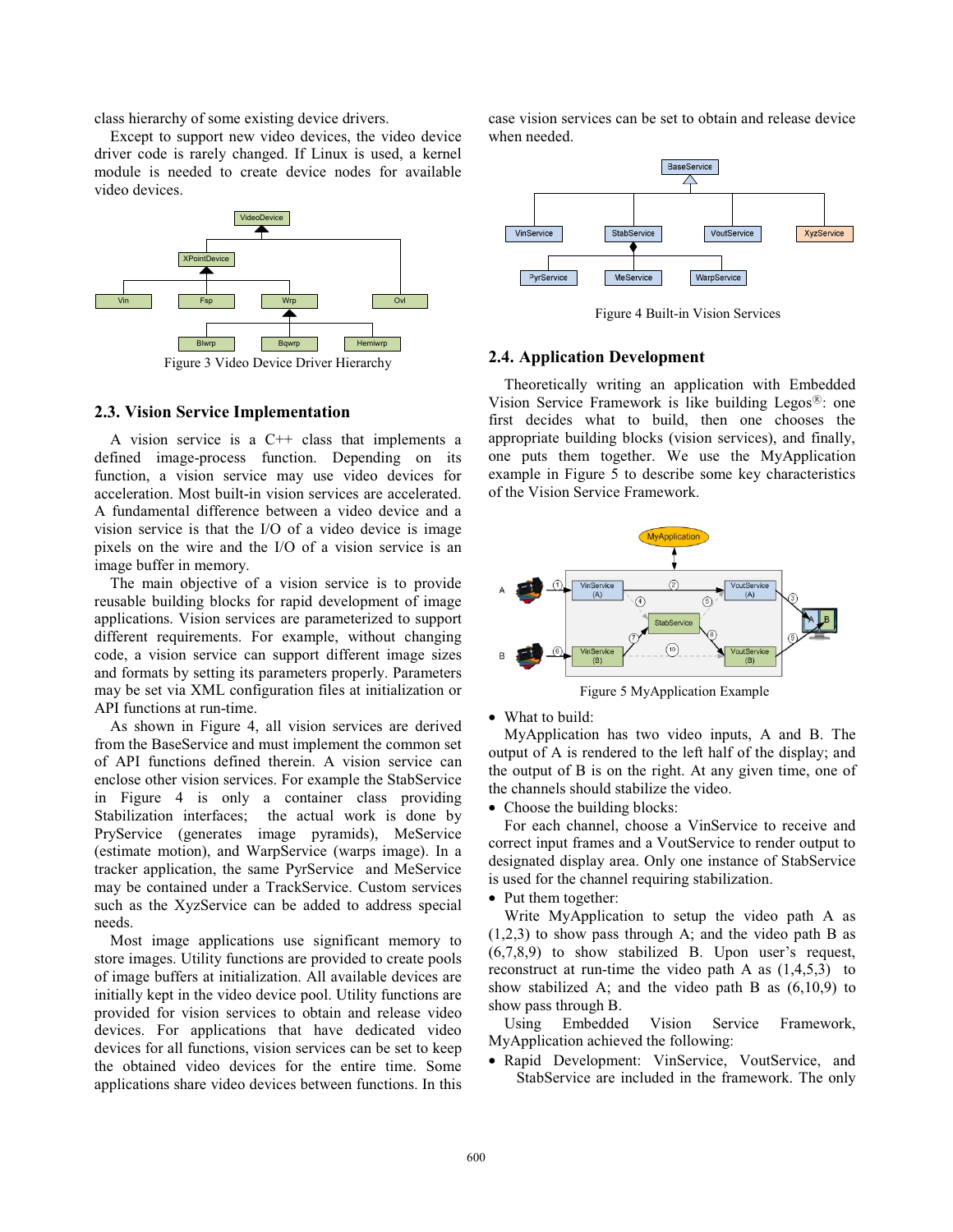new code is MyApplication.

- Deterministic low latency: each channel has its own dedicated video devices running independently. Latency is low and constant.
- Reusability: all vision services may be reused in other applications.
- Expandability: additional functions may be added in the pipeline by inserting new vision services to individual video path.

### **2.5. Achieving Low Latency in Linux**

Since video device networks run independently, the key to minimizing latency in a pipelined processing architecture is to start each video network as soon as its input is ready. Recall that since the I/O of a video device is pixels, the input to the next video network can be ready before current video network completes. With careful timing design, a video network can be programmed to generate an interrupt after a certain number of lines are processed instead of after the last line is processed. In either case, the sooner the software that starts next video network gets started, the shorter the latency will be.

Linux divides run-time environment into user and kernel spaces. Video device drivers shown in Figure 3 are in the user space. A kernel module is required for Linux to create device nodes, handle device interrupts, and wakeup waiting threads as shown in Figure 6.



When an interrupt occurs, Linux suspends current running process and gives control to the ISR (Interrupt Service Routine), then the pending kernel threads, and at last the pending user threads.

Vision services run in the user space. The delay between an interrupt occurs and the waiting vision service gets executed varies upon CPU utilization and application complexity. For applications with stringent latency, the kernel module provides hooks for vision services to install functions to execute in the scope of IRQ and/or kernel threads.

## **3. Applications**

We briefly describe several computer vision

applications that have been ported to the framework. Each application is a real time, low latency computer vision process of a relatively complex nature.

#### **3.1. Video Stabilization (STAB)**

Video stabilization is one of the fundamental preprocessing steps in image processing. It is used to align successive video frames captured from a moving or shaking platform, or to match two or more images of the same scene taken at different times, from different viewpoints, and/or from different sensors. This process is based on the registration, or alignment, of matching pixels between video frames. The SRI patented pyramid-based video registration application provides highly accurate video registration and stabilization; its algorithm consists of pyramid generation, image correlation and motion estimation. The result of the frame-to-frame motion is used in a warping function to render the display. Figure 7 shows an example for pre and post image stabilization.



Figure 7 Stabilization Example

The video frames to be stabilized are fed into the registration process. The pyramid generation consists of multi-scale multi-level Laplacian images. Each Laplacian image contains contrast features of the scaled original image. The correlation and motion estimation block computes the motion or 2-D displacement between the incoming frame I(t) and a reference frame from an earlier time I( $t$ - $\Delta t$ ). The motion estimation algorithm estimates the motion successively over a dozen iterations, each time yielding a more precise answer, until the registration of the pixels reaches the accuracy of up to a tenth of a pixel.

Many different applications beyond basic stabilization are enabled through the use of image registration. Once frames are aligned to a fraction of a pixel, they can be further manipulated to support other vision plug-ins, including video enhancement, mosaic construction, video fusion, change and motion detection, image compression, and 3D depth mapping from stereo imagery.

#### **3.2. Moving Target Indication (MTI)**

The detection of moving objects from a fixed camera is performed by simple arithmetic operations and filtering of the video image. The simplest method for detecting independently moving objects is to subtract one frame from a previous frame. The observed change indicates where the objects have moved in the scene. However, due to factors such as noise and changes in lighting, some filtering is required to extract only the movers and avoid spurious detections. The algorithm implemented for the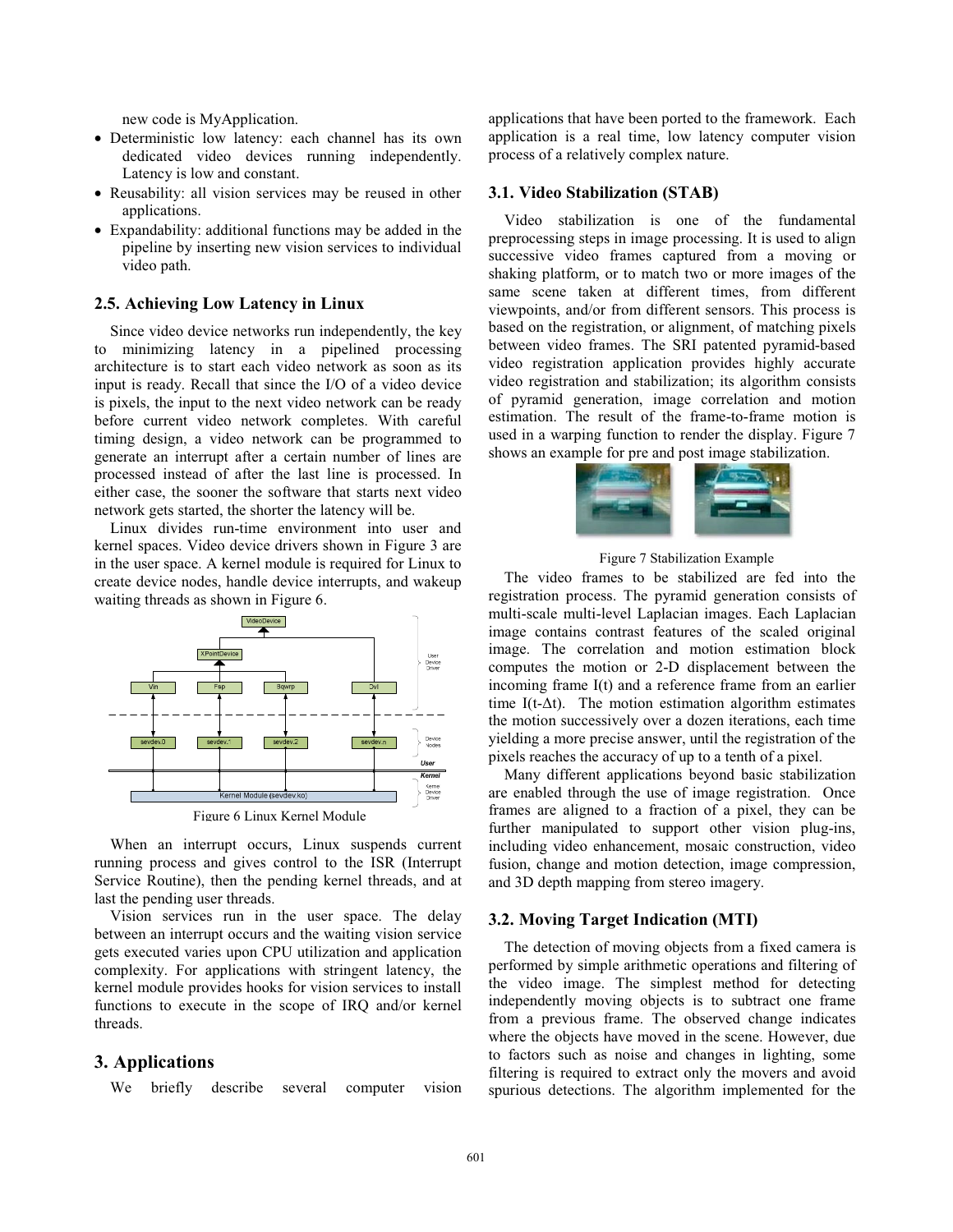pyramid-based MTI application uses a Laplacian representation for the images and computes change between the adjacent frames.

The change image is binarized by setting a threshold on the difference term at each pixel, which is computed in a 5x5 window at each pixel in a Laplacian image. This binary image is a convenient representation for the "blob tracker." Once independently moving objects have been detected in the scene, they can be tracked over time.

Blob tracking, so named because it uses input images that have binary change mask (blobs), is done as follows:

- Compute the change detection between the adjacent frames.
- Perform connected components analysis on the detected change regions.
- Extract blobs from the connect components.
- Merge blobs to remove spurious blobs belonging to a single moving object.

Additionally a tripwire detection feature, allows the user to define an arbitrarily positioned "tripwire" across the camera field of view. Whenever a tracked object crosses or intersects with the tripwire an alarm event is triggered.

## **3.3. Contrast Normalization (CN)**

The Contrast Normalization application provides dramatic dynamic rage enhancement of video images as shown in Figure 8. Advanced imaging sensors used by the military often have a dynamic range that far exceeds that of displays used to present these images to human observers. The Contrast Normalization method can be used for compressing the overall dynamic range of such images while enhancing the visibility of salient pattern information. The method operates in a multiresolution Laplacian pyramid (or wavelet) domain. It has the effect of adjusting the contrast of individual features within the image in order to optimize their visibility. As such it differs from methods commonly used today, such as window and scale or histogram normalization, which operate directly on pixel intensity values without regard for image pattern structure.

Contrast normalization is motivated by the observation that there is an optimal contrast for the visibility of features in an image. When contrast is significantly below this optimum, features become difficult to see, or can be masked by nearby higher contrast features. Contrast normalization seeks to adjust the contrast of features in a source image towards the optimal. Features that are below optimal are increased in contrast. Features that are above the optimal are decreased in contrast.



Figure 8 Contrast Normalization Example

# **4. Results**

The three applications described in section 3 were implemented on two Xilinx Zynq platforms: the Xilinx ZC702 evaluation board (Figure 9) that has the 7020-1 part, and a custom board that has the 7045-1 board. The applications running on the ZC702 board were monochrome because of the limited resources available. Using the 7045 larger FPGA part, we were able to run both Stabilization and Contrast Normalization simultaneously at 60Hz as well as numerous other image manipulation functions.



Figure 9 ZC702 Evaluation Board

The ZC702 FPGA video processing clock rate was 100MHz at the slow speed grade. That system used a single bank of DDR3-1066 shared between the video acceleration hardware modules and the ARM processor. The 7045 video processing clock rate was 142MHz using the slow speed grade part. The 7045 system used a dual memory configuration, a DDR3-1066 for the ARM processor and a DDR3-1600 for the hardware acceleration modules allowing much higher performance. The ARM processor was running at 800MHz on both platforms.

TABLE 1: APPLICATION IMAGE RESOLUTION AND FRAME RATE

| <b>Platform</b> | Application | <b>Image Resolution</b> | <b>Frame Rate</b> |
|-----------------|-------------|-------------------------|-------------------|
| <b>ZC702</b>    | <b>STAB</b> | $640 \times 480$        | 30                |
| <b>ZC702</b>    | <b>MTI</b>  | 1280 x 1024             | 15                |
| <b>ZC702</b>    | CN          | 1280 x 1024             | 30                |
| 7045            | $STAB + CN$ | 1280 x 1024             | 60                |

The applications implemented used a variety of hardware acceleration modules from the Acadia Vision IP portfolio plus the service based framework running Linux on the ARM. It also included a camera input and an HDMI display output. Table 1 describes the image resolution and frame rate of various applications.